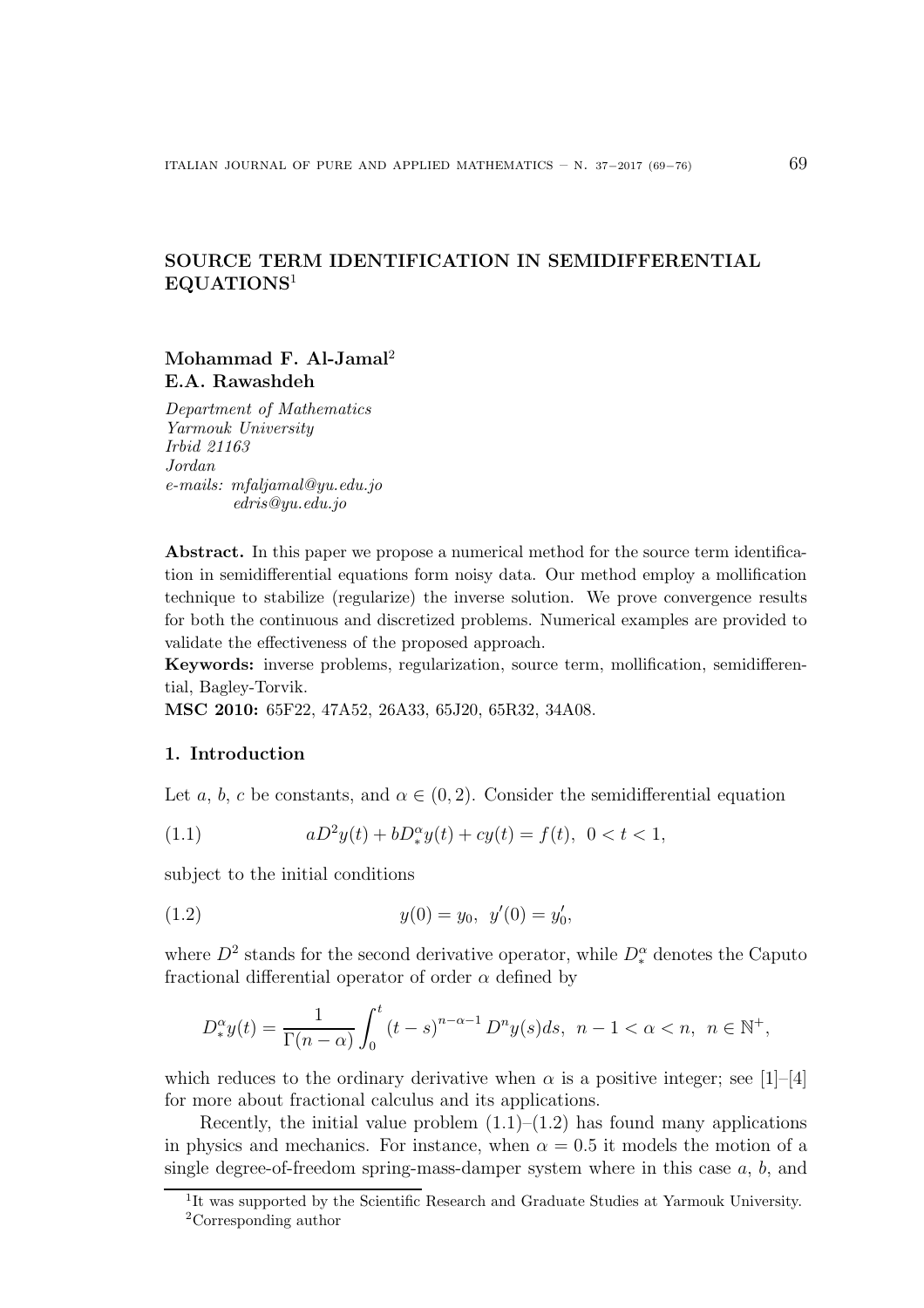c represent the mass, damping coefficient, and stiffness, respectively, and  $f(t)$  is the externally applied force. For  $\alpha = 1.5$ , (1.1) reduces to the Bagley-Torvik equation which models, for example, the motion of a rigid thin-plate immersed in a Newtonian fluid, where  $a$  is the mass,  $c$  is the stiffness,  $b$  is a constant related to the area of the plate and fluid viscosity, and f is the loading force. For the numerical and analytical treatment of (1.1) and general semidifferential equations, we refer the reader to [5]–[7] and references therein.

In many practical applications, it is desirable to determine the source term f (loading force) from noisy observations  $y^{\epsilon}$  of the displacement y. Therefore, we propose the important

**Inverse Problem.** Estimate f from noisy observation  $y^{\epsilon}$  satisfying  $||y^{\epsilon}-y||_{\infty} \leq \epsilon$ . This problem is ill-posed as it can be demonstrated by the following example.

**Example 1.1.** Let  $b = c = 0$  in (1.1), and take  $y^{\epsilon}(t) = y(t) + \epsilon \sin(\epsilon^{-1}t)$ . Then

$$
||y^{\epsilon} - y||_{\infty} \leq \epsilon \to 0, \text{ while } ||f^{\epsilon} - f||_{\infty} \leq a/\epsilon \to \infty,
$$

as  $\epsilon \to 0$ , showing the instability behavior of the inverse problem.

A consequence of the ill-posedness of the inverse problem is that standard analytical and numerical methods will fail to produce stable solutions regardless of how small the perturbations in the data is. Therefore, to tackle the instability issue, one needs to regularize the problem using, for instance, the Tikhonov regularization; see Engl et al. [8] for more about the theory of regularization and ill-posed problems.

To overcome the instability issue indicated above, we employ the mollification method to smooth out the given noisy data, then we compute the solution using equation (1.1). More precisely, let  $y^{\epsilon,\delta}$  denotes the mollified (smoothed) data, then the source term  $f$  is approximated by the function

$$
f^{\epsilon,\delta}(t) = aD^2 y^{\epsilon,\delta}(t) + bD_*^{\alpha} y^{\epsilon,\delta}(t) + c y^{\epsilon,\delta}(t),
$$

where  $\delta > 0$  is a parameter that controls the degree of smoothing. In practice only discrete data is available and therefore equation (1.1) must be discretized using appropriate finite-difference schemes. We will prove convergence results and provide error bounds for both the continuous and discretized problems.

The rest of this article proceeds as follows. In Section we introduce some definitions and preliminary results, in Section we present the mollification approach for the proposed inverse problem and prove the main results, numerical examples are given in Section .

#### 2. Mollification technique

In this section we give a short review of mollification theory and some auxiliary results related to the source term inverse problem. Then we introduce a regularization scheme based on the mollification method for handling the source term identification problem. We prove convergence results for both the continuous and discretized schemes.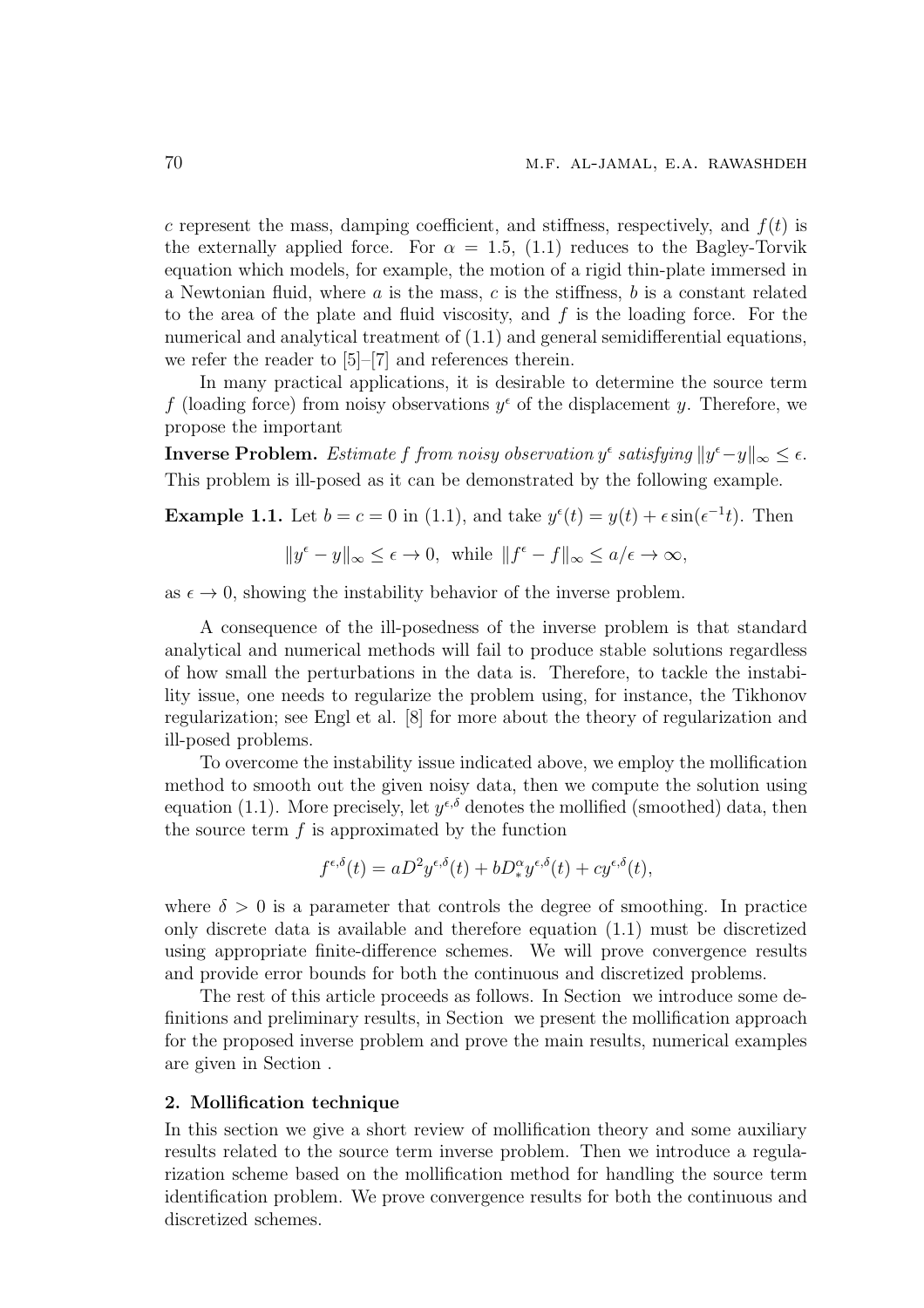## 2.1. Preliminaries

We use the notation  $||g||_{\infty,K}$  to denote the uniform norm of the function g over the set K.

Let  $\delta > 0$  and define  $A = \int_{-3}^{3} \exp(-s^2) ds$ . The  $\delta$ -mollifier, denoted by  $\rho_{\delta}$ , is defined by

$$
\rho_{\delta}(t) = \frac{1}{A\delta} \begin{cases} \exp\left(-t^2/\delta^2\right), & |t| \le 3\delta, \\ 0, & |t| > 3\delta. \end{cases}
$$

The function  $\rho_{\delta}$  is nonnegative,  $C^{\infty}(-3\delta, 3\delta)$  satisfies the normalization property

$$
\int_{t-3\delta}^{t+3\delta} \rho_{\delta}(t-s)ds = \int_{-3\delta}^{3\delta} \rho_{\delta}(s)ds = 1.
$$

Let  $I = [0, 1]$  and set  $I_{\delta} = [3\delta, 1-3\delta]$  for  $\delta < 1/6$ , we have the following definition.

**Definition 2.1.** The  $\delta$ -mollification of a function  $g \in L^1(I)$  on  $I_{\delta}$ , denoted by  $J_{\delta}g$ , is given by

$$
(J_{\delta}g)(t) = \int_{-3\delta}^{3\delta} \rho_{\delta}(s)g(t-s)ds = \int_{t-3\delta}^{t+3\delta} \rho_{\delta}(t-s)g(s)ds, \qquad t \in I_{\delta}.
$$

Figure 1 shows the δ-mollification of the function  $g(t) = |t - 0.5|$  for various values of  $\delta$ . It is evident that  $\delta$  represents a smoothing parameter; the larger the value of  $\delta$  the more smoothing effect.



Figure 1: The function  $g(t)=|x-0.5|$  and its  $\delta$ -mollification for several values of  $\delta$ .

The following result shows the convergence behavior for the  $\delta$ -mollification.

**Lemma 2.1.** Let  $||g^{\epsilon} - g||_{\infty, I} \leq \epsilon$ . There exists a constant C independent of  $\delta$ and  $\epsilon$  such that:

(a) If  $g \in C(I)$ , then  $||J_{\delta}g^{\epsilon} - g||_{\infty, I_{\delta}} \leq C(\delta + \epsilon)$ . (b) If  $g \in C^2(I)$ , then  $||D_*^{\alpha}(J_{\delta}g^{\epsilon}) - D_*^{\alpha}g||_{\infty,I_{\delta}} \leq C\left(\delta + \frac{1}{2}\right)$  $\epsilon$  $\delta^r$  $\big)$ , where  $r = 1$  if  $\alpha \in (0, 1]$ , and  $r = 2$  if  $\alpha \in (1, 2]$ . **Proof.** cf. [9], [10].

The definition of the  $\delta$ -mollification can be extended for discretized functions. To this end, let  $K: 0 \le t_1 < t_2 < \cdots < t_n \le 1$  be uniform partition of [0, 1] and  $G = \{G_1, G_2, \ldots, G_n\}$  be some discrete data.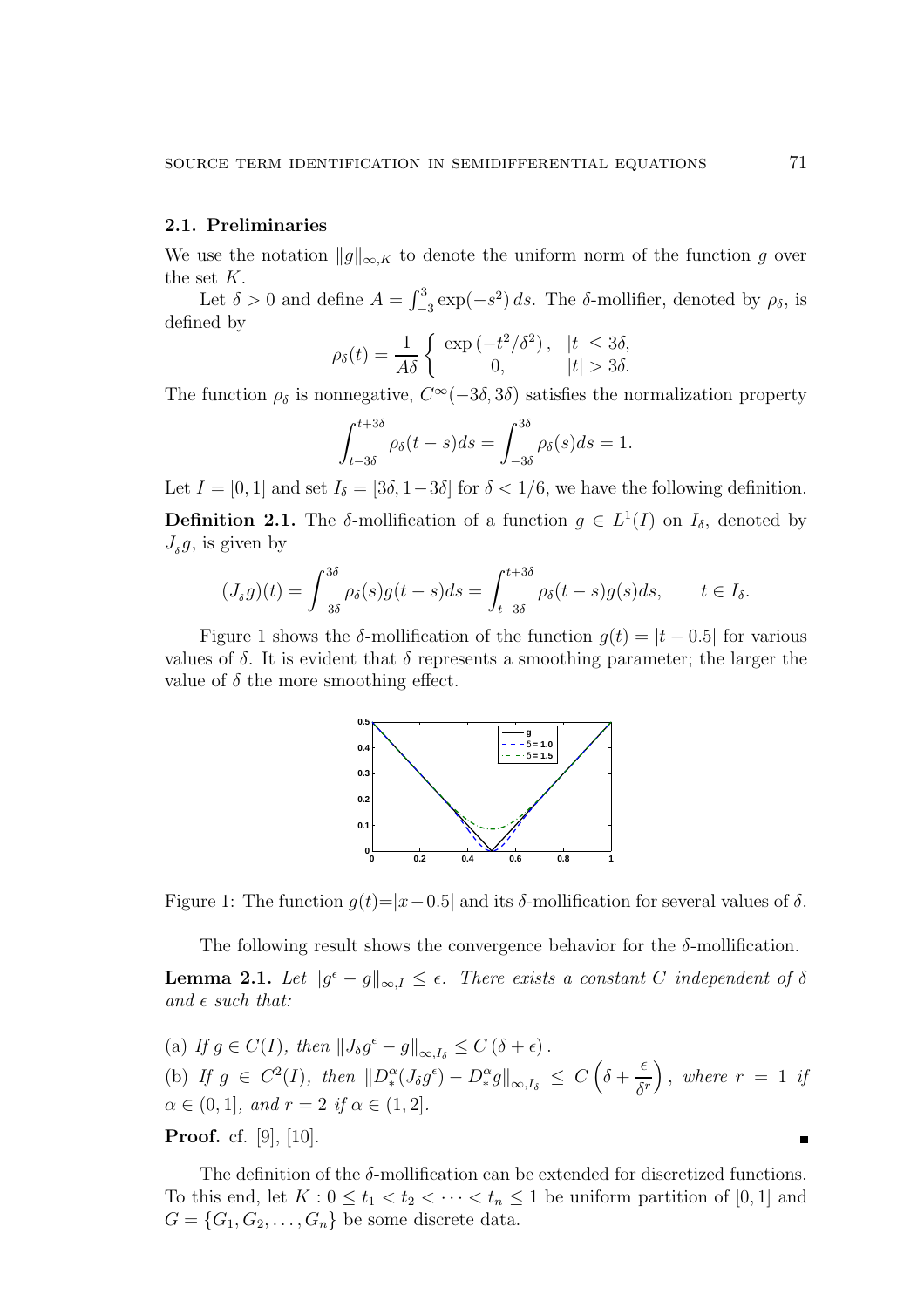Definition 2.2. The discrete  $\delta$ -mollification of the data G is defined by

$$
(J_{\delta}G)(t) = \sum_{i=1}^{n} \left( \int_{s_{i-1}}^{s_i} \rho_{\delta}(t-s)ds \right) G_i,
$$

where  $s_0 = 0$ ,  $s_n = 1$ , and  $s_i = (t_i + t_{i+1})/2$  for  $i = 1, ..., n - 1$ .

Let  $G^{\epsilon} = \{G^{\epsilon}_1, \ldots, G^{\epsilon}_n\}$  be a perturbed version of the data  $G = \{G_i = g(t_i) \mid$  $t_i \in K$  satisfying  $||G^{\epsilon} - G||_{\infty} \leq \epsilon$ , and set  $\Delta t = 1/(n-1)$ . We have the following results [9], [10]:

#### Lemma 2.2.

(a) If  $q \in C(I)$ , then there exists a constant C independent of  $\epsilon$  and  $\delta$  such that

 $||J_{\delta}G^{\epsilon} - g||_{\infty, I_{\delta}} \leq C (\epsilon + \delta + \Delta t).$ 

(b) If  $g \in C^2(I)$ , then there exists a constant C independent of  $\epsilon$  and  $\delta$  such that

$$
||D_*^{\alpha}(J_{\delta}G^{\epsilon}) - D_*^{\alpha}g||_{\infty,I_{\delta}} \leq C\left(\delta + \frac{\epsilon}{\delta^r} + \Delta t\right).
$$

where  $r = 1$  if  $\alpha \in (0, 1)$  and  $r = 2$  if  $\alpha \in (1, 2)$ . Moreover, there exists a constant  $C_{\delta}$  independent of  $\epsilon$  and  $\Delta t$  such that

$$
\|\boldsymbol{D}^2(J_{\delta}G^{\epsilon})-g''\|_{\infty,I_{\delta}}\leq C\left(\delta+\frac{\epsilon+\Delta t}{\delta^2}\right)+C_{\delta}\left(\Delta t\right)^2,
$$

where  $\mathbf{D}^2$  denotes the centered difference approximation for the second derivative.

#### 2.2. Error analysis

As indicated in the introduction of this paper, our strategy for stabilizing the source term problem is to replace the noisy data  $y^{\epsilon}$  and its discrete version  $Y^{\epsilon}$  by their mollifications  $y^{\epsilon,\delta} = J_\delta y^\epsilon$  and  $Y^{\epsilon,\delta} = J_\delta Y^\epsilon$ . Then the continuous and discrete approximations to the source term f, denoted by  $f^{\epsilon,\delta}$  and  $F^{\epsilon,\delta}$ , are computed respectively as

$$
f^{\epsilon,\delta}(t) = aD^2 y^{\epsilon,\delta}(t) + bD_x^{\alpha} y^{\epsilon,\delta}(t) + c y^{\epsilon,\delta}(t), \quad F^{\epsilon,\delta} = aD^2 Y^{\epsilon,\delta} + bD_x^{\alpha} Y^{\epsilon,\delta} + c Y^{\epsilon,\delta}.
$$

Assume  $||y^{\epsilon} - y||_{\infty, I} \leq \epsilon$ , then we have the following main result:

**Theorem 2.1.** If  $y \in C^2(I)$ , then there exists constant C independent of  $\epsilon$  and  $\delta$ such that  $\overline{1}$ 

$$
||f^{\epsilon,\delta} - f||_{\infty, I_{\delta}} \le C\left(\delta + \epsilon + \frac{\epsilon}{\delta^2}\right),
$$
  

$$
||F^{\epsilon,\delta} - f||_{\infty, I_{\delta}} \le C\left(\delta + \epsilon + \Delta t + \frac{\epsilon + \Delta t}{\delta^2}\right) + C_{\delta}(\Delta t)^2.
$$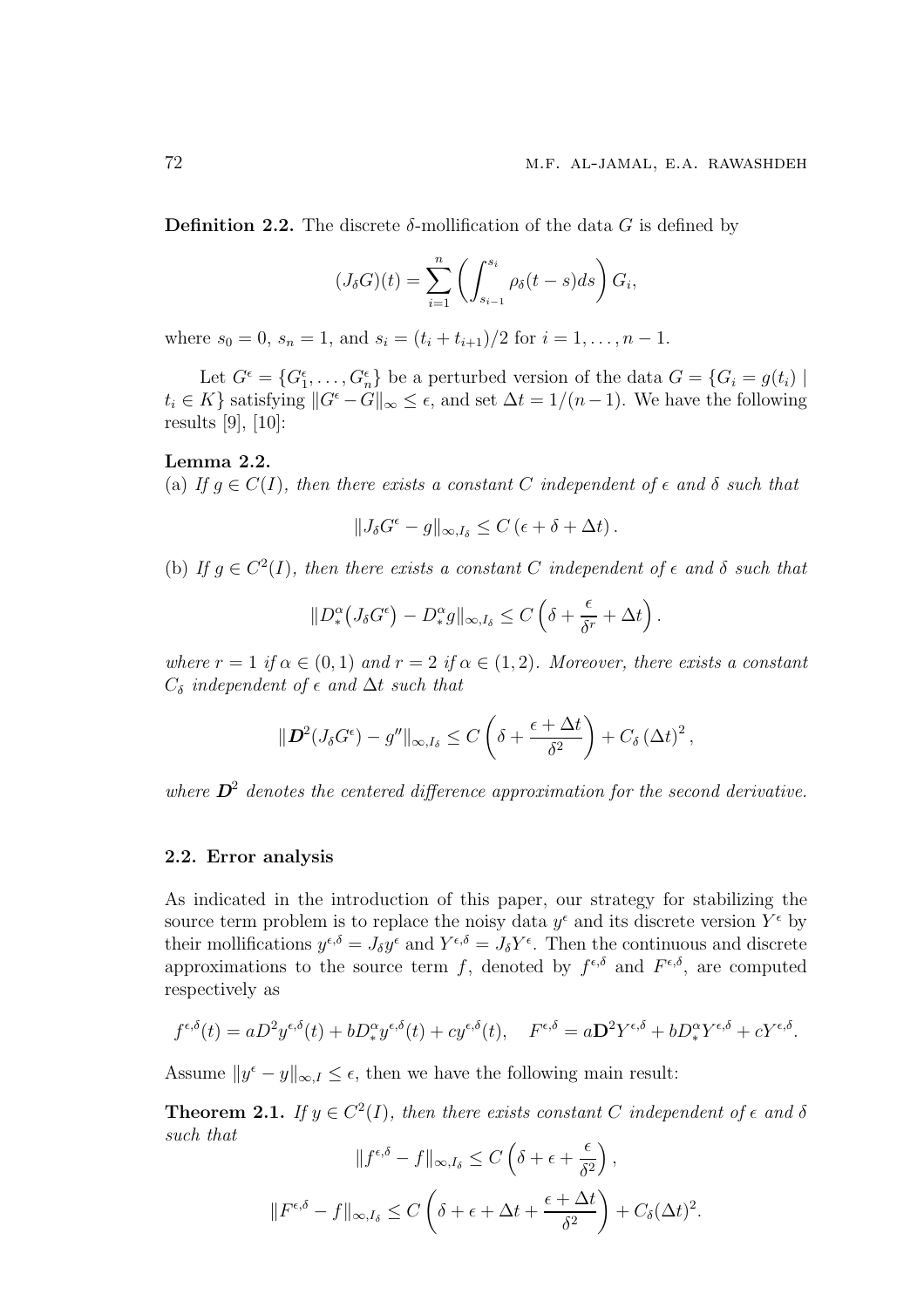Proof. Using Lemma 2.1 and the Triangle inequality, we have

$$
\|f^{\epsilon,\delta}-f\|_{\infty,I_{\delta}} \leq |a| \|D^2 y^{\epsilon,\delta}-D^2 y\|_{\infty,I_{\delta}}+|b| \|D^{\alpha} y^{\epsilon,\delta}-D^{\alpha} y\|_{\infty,I_{\delta}}+|c| \|y^{\epsilon,\delta}-y\|_{\infty,I_{\delta}}
$$
  

$$
\leq C\left(\delta+\epsilon+\frac{\epsilon}{\delta^2}\right).
$$

The proof of the second bound is similar but using Lemma 2.2 instead.

## Remark 2.1.

(i) If  $\delta$  is chosen so that  $\delta = O(\epsilon^{\mu})$  for some  $0 < \mu < 0.5$ , then we obtain the convergence result  $||f - f^{\epsilon, \delta}||_{\infty, I_{\delta}} \to 0$ , as  $\epsilon \to 0$ .

(ii) If  $\delta$  is chosen so that  $\delta = O((\epsilon + \Delta t)^{\mu})$  for some  $0 < \mu < 0.5$ , then we obtain the convergence result  $||F - F^{\epsilon,\delta}||_{\infty,I_{\delta}} \to 0$ , as  $\epsilon, \Delta t \to 0$ .

## 3. Numerical experiments

In this section, we present numerical examples to test the feasibility and validity of the proposed algorithm.

In the experiments below, we take  $\Delta t = 0.01$ . The noisy data  $Y^{\epsilon}$  is computed according to the formula

$$
Y_i^{\epsilon} = y(t_i) + \gamma u_i, \quad i = 1, \dots, 101,
$$

where  $u_i$  is a uniformly distributed random number in  $[-1, 1]$ . Here the number  $\gamma$  determines the (percentage) noise level  $\epsilon$  which is traditionally defined as

$$
\epsilon = \frac{\|Y^{\epsilon} - Y\|}{\|Y\|} \times 100\%,
$$

where  $\|\cdot\|$  is the usual Euclidean norm. To assess the quality of the approximations, we use the relative root-mean-square error (RES) given by

$$
RES = \frac{\sqrt{\sum_{i=1}^{101} [f(t_i) - f^{\delta,\epsilon}(t_i)]^2}}{\sqrt{\sum_{i=1}^{101} [f(t_i)]^2}},
$$

which is the discrete version of the relative  $L^2$ -error. The mollification parameter  $\delta$  is determined by the Principle of Generalized Cross Validation as described in [11], where as the discretization of the Caputo fractional derivative is computed using the algorithm described in [9].

Example 3.2. Consider the semidifferential equation

$$
D^{2}y(t) + 15\sqrt{\pi}D_{*}^{1/2}y(t) + 6y(t) = t^{3} + t + 8t^{5/2}, \ y(0) = 0, \ y'(0) = 0.
$$

Here the solution is  $y(t) = t^3/6$ . The RES computed for different noise levels are presented in Table 1. Plots comparing the exact and approximated source term are shown in Figure 2.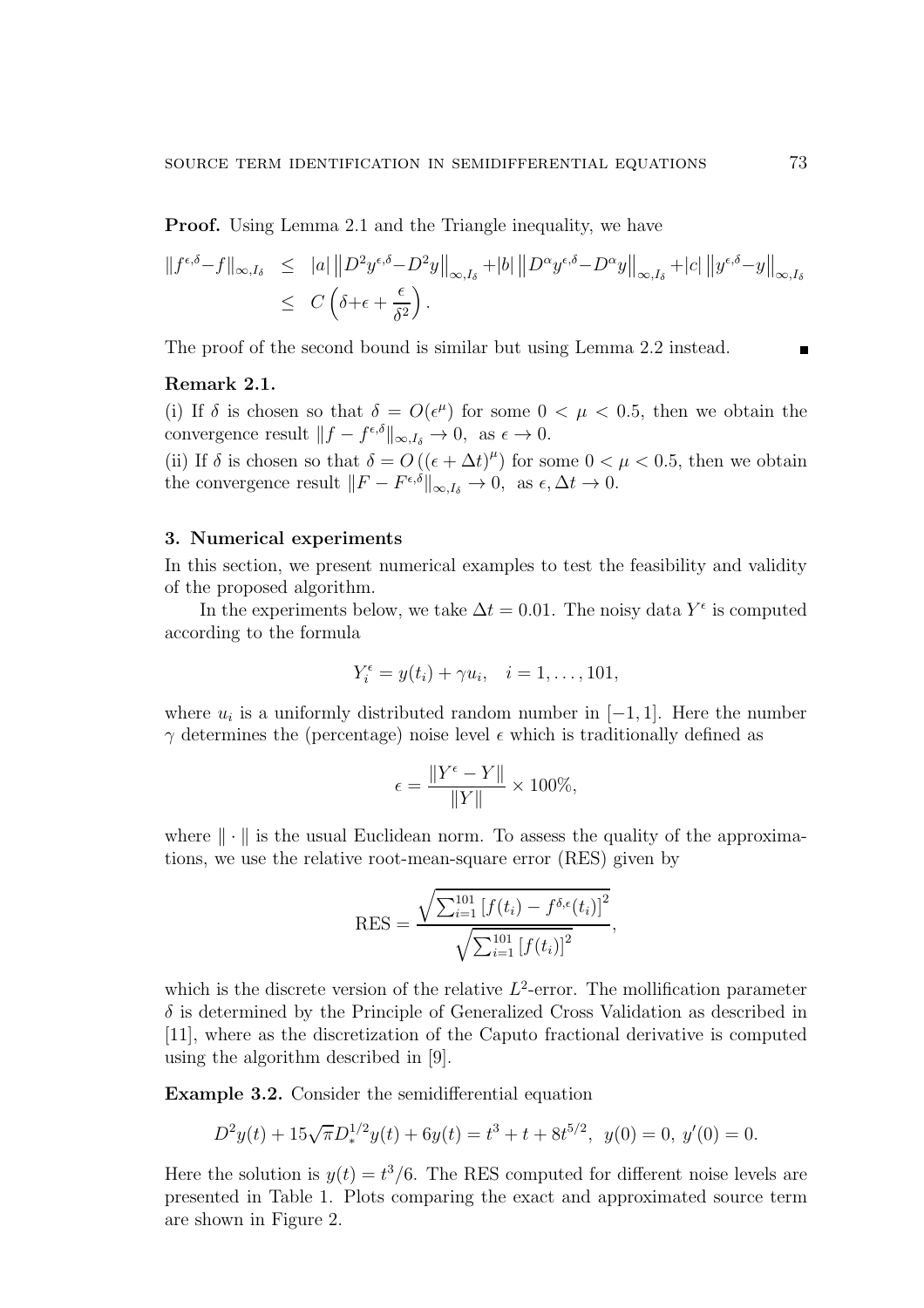| <b>Noise Level</b> 0.1 0.02 0.004 0.0008 |                                        |  |
|------------------------------------------|----------------------------------------|--|
|                                          | <b>RES</b> 0.1509 0.0902 0.0526 0.0098 |  |

Table 1: Errors measured by the RES for Example 3.2.



Figure 2: Exact and approximated source term  $f$  in Example 3.2 for different noise levels.

Example 3.3. Consider the semidifferential equation

$$
D^{2}y(t) + 5D^{3/2}_{*}y(t) + 3y(t) = f(t), \ y(0) = -15/16, \ y'(0) = -1/2.
$$

Here the solution is  $y(t) = \left(t - \frac{1}{2}\right)$  $(\frac{1}{2})^4 - 1$ , whereas the exact source term is

$$
f(t) = 3t^4 - 6t^3 + \frac{33t^2}{2} - \frac{27t}{2} + \frac{30\sqrt{t}}{\sqrt{\pi}} - \frac{80t^{3/2}}{\sqrt{\pi}} + \frac{64t^{5/2}}{\sqrt{\pi}} + \frac{3}{16}.
$$

The RES computed for different noise levels are presented in Table 2. Plots comparing the exact and approximated source term are shown in Figure 3.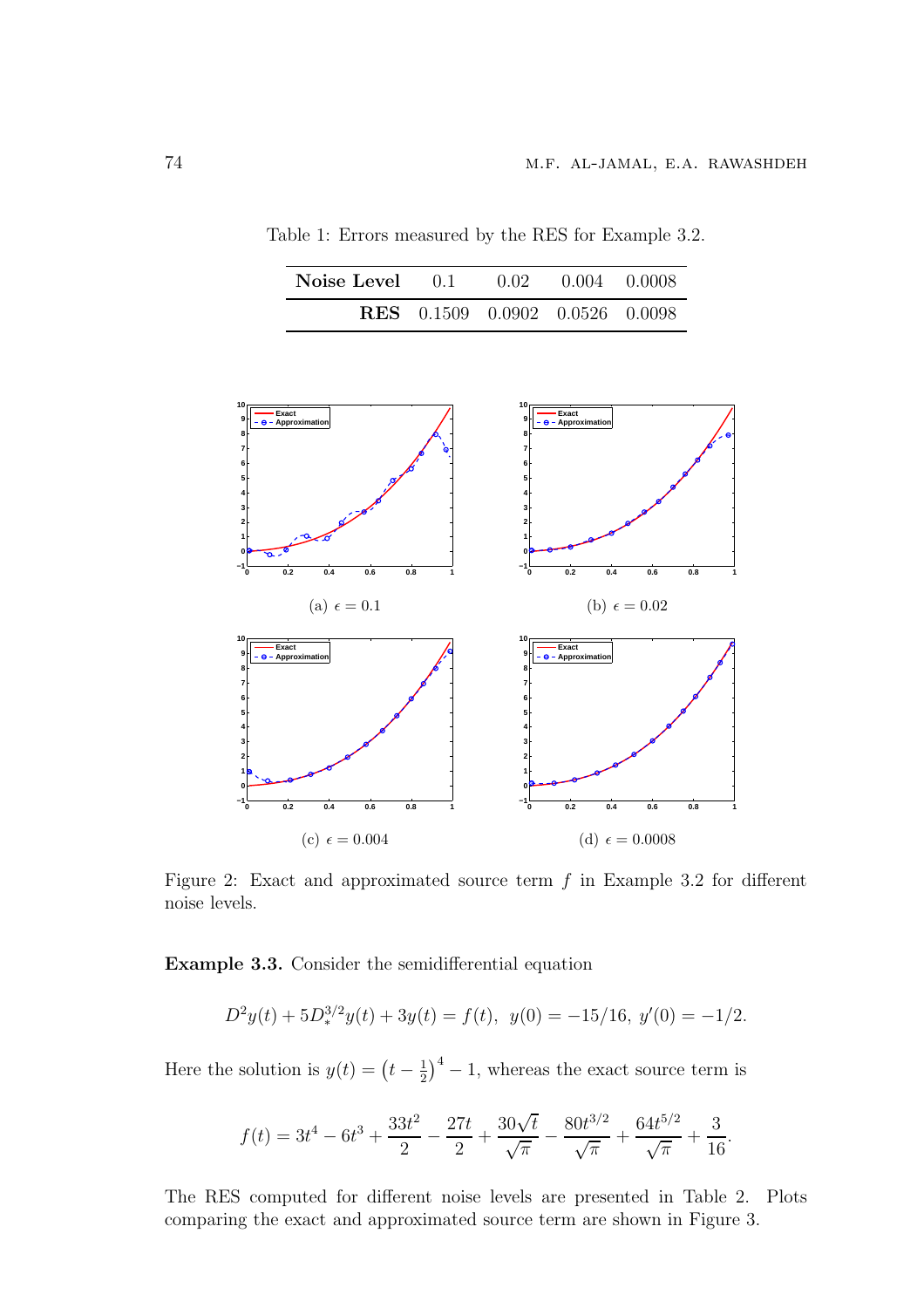| <b>Noise Level</b> 0.1 0.02 0.004 0.0008 |                                        |  |
|------------------------------------------|----------------------------------------|--|
|                                          | <b>RES</b> 0.1617 0.0735 0.0291 0.0256 |  |

Table 2: Errors measured by the RES for Example 3.3.



Figure 3: Exact and approximated source term  $f$  in Example 3.3 for different noise levels.

# 4. Conclusions and future work

We investigated the possibility of recovering the source term in semidifferential equations from noisy observed data. We proposed a regularization scheme based on the mollification method. We provided convergence results for both the continuous and discrete data. Our numerical experiments showed noteworthy results. We look forward to generalize our approach for systems of fractional differential equations; we defer these investigations for a sequel to this paper.